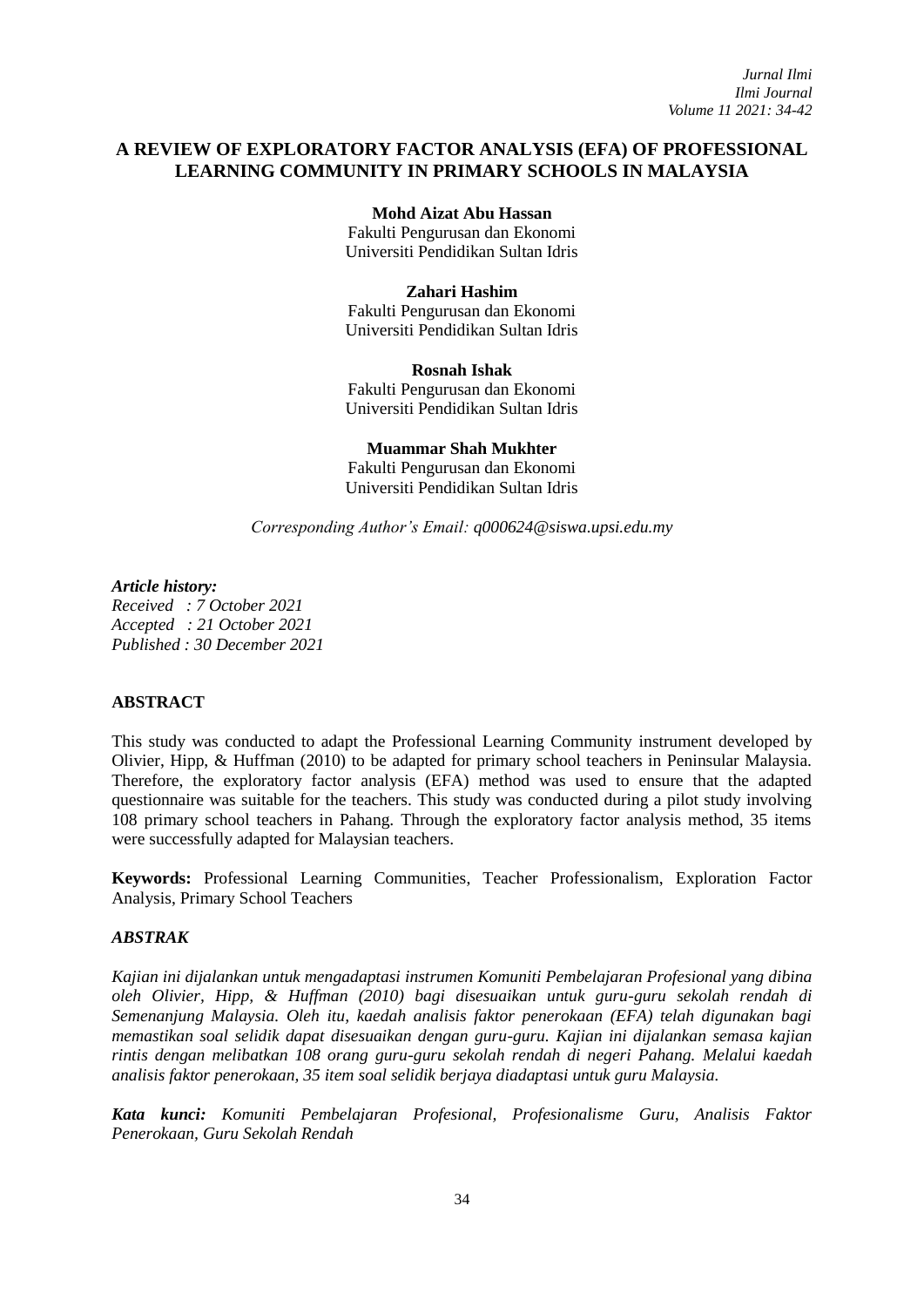*A Review of Exploratory Factor Analysis (EFA) of Professional Learning Community in Primary Schools in Malaysia Mohd Aizat Abu Hassan, Zahari Hashim, Rosnah Ishak & Muammar Shah Mukhter*

### **INTRODUCTION**

Primary school teachers are an essential part of primary school education because they help to guarantee that education goes smoothly and successfully, resulting in pupils who meet national educational goals. Changes in the education system at the worldwide level also impact the national education landscape, and the change eventually manifests itself at the school level. The Ministry of Education (MOE) has taken various measures to enhance ongoing professionalism through state education agencies, regional education departments, and schools. The increasing workload of teachers has a significant impact on the quality of teaching and learning of teachers, job satisfaction as well as emotional stability (Nurul Atiqah & Faridah, 2021). Therefore, Teachers need to be responsible for improving and refining knowledge and skills in various ways whether provided by the school, MOE or through their efforts (Mohd Aizat & Kamarudin, 2020). The Professional Learning Community (PLC) is proposed in the Malaysia Education Blueprint 2013-2025 as a strategy for improving teacher professionalism through knowledge sharing among the school's community of teachers and staff. PLC culture in schools is a continual endeavour that can assist teachers in successfully and consistently improving their teaching (pedagogy) (Kementerian Pendidikan Malaysia, 2013). For a long time, PLCs have been utilised in developed countries to promote pedagogy among educators. PLCs should be executed uniform and consistent with creating the best impression of PLC culture. This is because, via the application of learning culture among all school community members, PLC may establish a high degree of learning culture among teachers (Hord, 2004).

#### **PROBLEM STATEMENT**

Teachers' skills and knowledge should evolve over time, as their knowledge may become obsolete. As a result, the teacher development programme is expanding to generate instructors who can adequately carry out their responsibilities. Teachers have been taught a variety of strategies to improve their teaching professionalism, Teachers are advised to use lectures, demonstrations, observations, interviews, brainstorming, group discussions, and role play. which includes three aspects: professionalism, knowledge, and skills. Lectures, demonstrations, observations, interviews, brainstorming, group discussions, and role play are among the tactics suggested to teachers. One of the principles of teacher education in services, or better known as the development of teacher professionalism, is the application of these norms (Amin, 2008). In the Malaysia Education Blueprint 2013-2025 (MEB), the Ministry of Education Malaysia (MOE) recommended a Professional Learning Community (PLC) to support teachers in enhancing their knowledge and understanding.

PLCs have begun to be used in Malaysian schools, and schools can build PLC practises in their own schools and demonstrate favourable results when the PLC dimensions have a high mean score. (Zuraidah, 2009). This suggests that teachers use PLC practices in their classrooms, but it is not clear whether PLCs can solve the above problems. For example, teachers who like to work alone and do not know the knowledge and skills knowledge, skills and attitudes that do not help improve professional skills. Therefore, to ensure that PLC can help primary school teachers, especially in teacher professionalism, this study must adapt the Professional Learning Community questionnaire instrument as a test tool to empower PLC in line with Malaysia. Education Development Plan 2013- 2025.

#### **Research Objective**

The purpose of this study is to use the Exploratory Factor Analysis (EFA) method to adapt the Professional Learning Community Assessment-Revised (PLCA-R) questionnaire to primary school teachers in Peninsular Malaysia.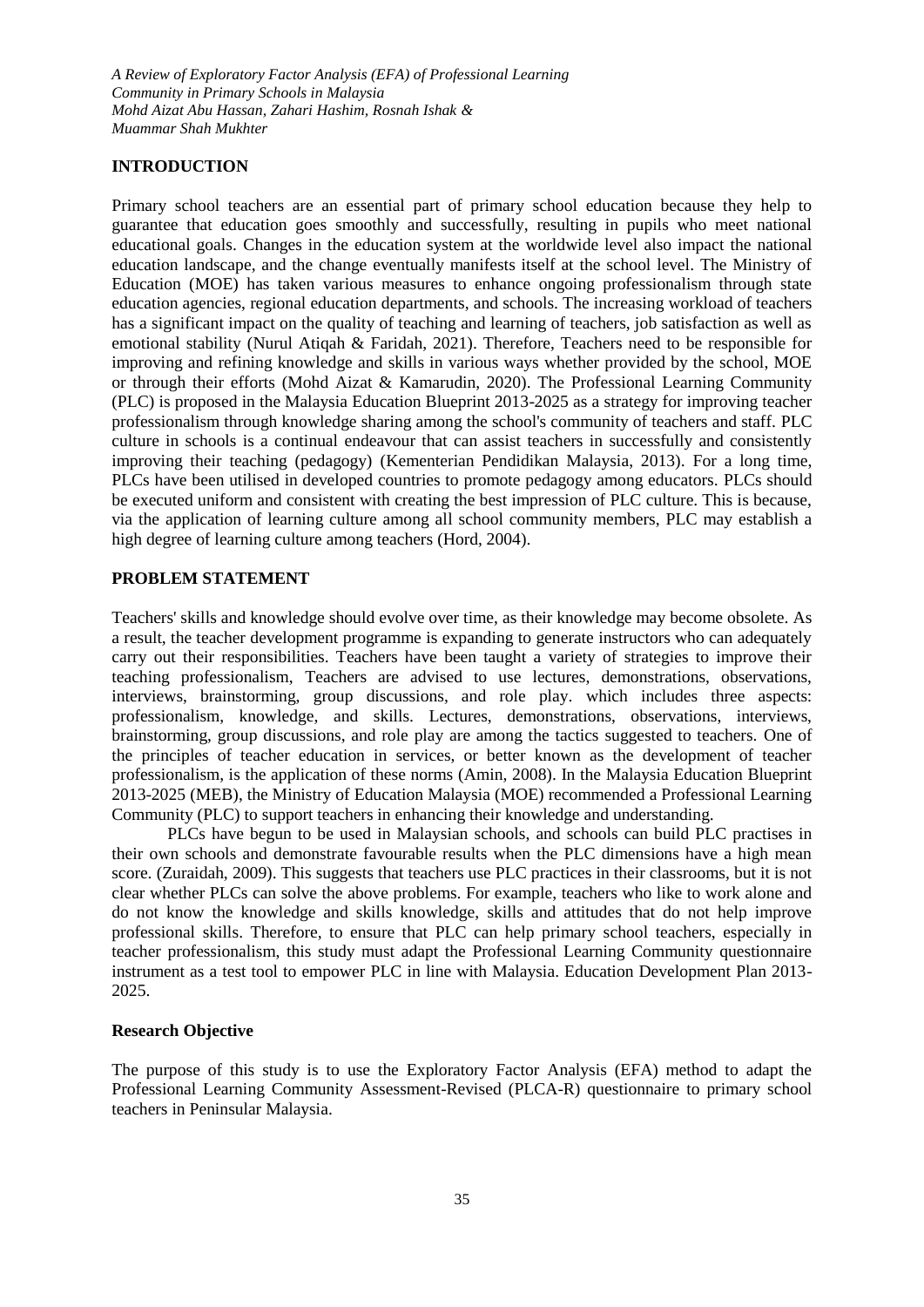## **Research Question**

Is Exploratory Factor Analysis (EFA) able to form a questionnaire tailored to primary school teachers in peninsular Malaysia?

Figure 1: Conceptual Framework



**Table 1**: The Dimension of the Professional Learning Community Model

| No. | <b>Dimension</b>       | <b>Description</b>                                               | Source         |
|-----|------------------------|------------------------------------------------------------------|----------------|
| 1.  | Shared and             | Some empirical research have clarified the commitment of         | (Hord, 2004)   |
|     | Supportive             | school administrators who are responsible for establishing,      |                |
|     | Leadership             | supporting, and maintaining active PLCs in their schools.        |                |
| 2.  | <b>Shared Values</b>   | The key to PLC's success in the classroom is for leaders,        | (Hord, 2004)   |
|     | and Vision             | instructors, and students to share missions and visions in order |                |
|     |                        | to preserve the learning culture.                                |                |
| 3.  | Collective             | If instructors were given the opportunity to cooperate, they     | (Rosenholtz,   |
|     | Learning and           | would learn more and become more dedicated to their              | 1989)          |
|     | Application            | students and professions.                                        |                |
|     | <b>Shared Personal</b> | Teachers exchange ideas on how they educate and observe          | (Dima Mazlina, |
|     | Practice               | how other teachers teach. Teachers also provided their           | 2015)          |
|     |                        | observations and feedback on sharing and teaching strategies.    |                |
| 5.  | Supportive             | A professional learning community's supportive conditions        | (Hord, 2004)   |
|     | Conditions             | are where, when, and how personnel frequently gathered as        |                |
|     |                        | units for learning, decision-making, problem-solving, and        |                |
|     |                        | creative work.                                                   |                |

## **LITERATURE REVIEW**

### *Professional Learning Community*

In recent decades, PLC has strengthened education from primary to university level and has brought many benefits. Teachers benefit from a PLC because it fosters professional development, collaboration, and innovation. Studies show that when teachers are involved in PLC, schools will experience positive reform and improve students 'performance as a by-product (Brown, Horn, & King, 2018; Wilson, 2016). To achieve a successful PLC, teachers must have a shared vision in mind and plan to achieve that goal (Botha, 2012). The shared values and visions conveyed by teachers represent specific principles relevant to students' teaching and learning process. Values and vision are seen as the focus of overall quality. In other words, PLC aims to attract and develop the talents of all students (Krutka, Carpenter, & Trust, 2016) and enhance the teaching profession (Lee, Sachs, & Wheeler, 2014). It can indirectly affect the higher effectiveness and reliability in the functioning of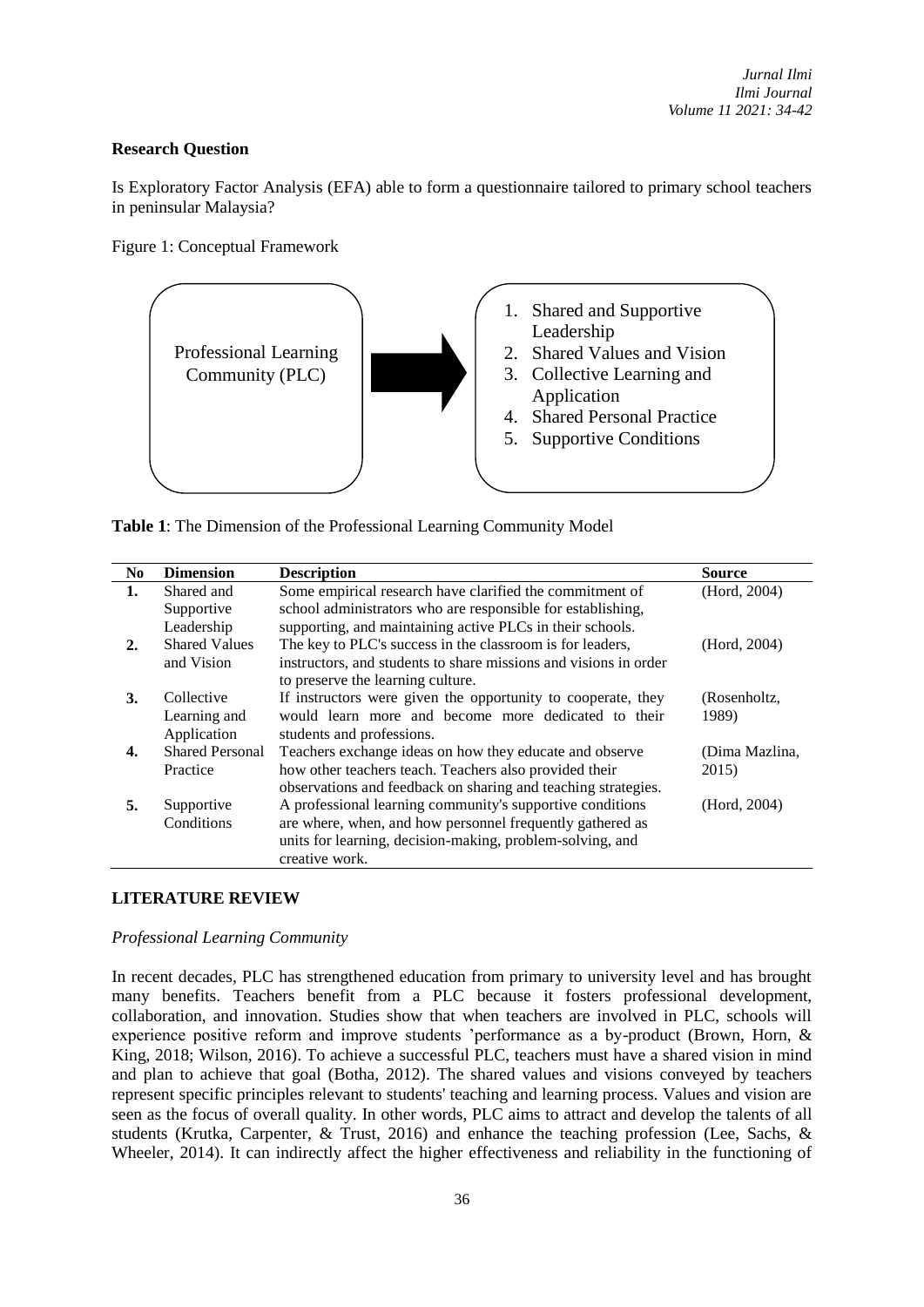*A Review of Exploratory Factor Analysis (EFA) of Professional Learning Community in Primary Schools in Malaysia Mohd Aizat Abu Hassan, Zahari Hashim, Rosnah Ishak & Muammar Shah Mukhter*

modern educational institutions (Strunga, 2015). Teacher discussions in the PLC allow for a focus on learning rather than teaching alone and increase the accountability of all stakeholders. Administrators need to be involved in the learning process of teachers to ensure cooperation between all members of the school runs smoothly. PLC determines what students will learn, how teachers know they have learned, and how PLC groups can help weaker students (Easton, 2015).

The PLC was also created to strengthen the school's systematic approach by standardising the content and assessments that students are exposed to in general. The PLC's main principles concern the process of ensuring that students learn, which shows the gradual shift from excessive teaching to learning with a profound comprehension of specific subjects (Garmston & Wellman, 1999). Flexible, collaborative cultures have been identified as crucial building elements in PLCs and training communities. Teachers work together as a team to create a positive social and discipline atmosphere in the classroom, reflecting widespread improvements in the school environment (Wald & Castleberry, 2000). The importance of focusing on the decision has been acknowledged as an important part of society, with the current level of student achievement and specific goals for future progress being highlighted. Because of the emphasis on broad collaboration, the collective ability to help everyone learn will increase (Popp & Goldman, 2016).

#### *Exploratory Factor Analysis*

EFA investigates the relationship between variables and factors without making any assumptions about which variables are associated to which factors (Everitt & Hothorn, 2011). Factor analysis was used to test the validity of the constructs in the questionnaire. Construct the researcher conducted validity before conducting the item reliability test. It is because a high Cronbach's alpha value does not mean the study instrument is suitable. After all, the instrument is invalid (Ghazali  $\&$  Sufean, 2018). EFA is a multivariate statistical method that has become a fundamental theoretical validation and psychological measurement (Watkins, 2018). The purpose of the EFA is to identify the factor structure for a set of variables (Pituch & Stevens, 2016). There are six steps in implementing the EFA, and the steps are as follows:

- 1. Data cleaning.
- 2. Decide on the extraction method used, and the researcher chooses the method of "Principal Components Analysis" (PCA).
- 3. Decide how many factors need to be retained.
- 4. Decide on the rotation method, and in this study, the researcher uses varimax rotation.
- 5. Interpret the results (return to step three if the solution is not appropriate)
- 6. Replication or durability assessment (go back to the beginning of the solution is not replicable or robust).

#### **Research Methodology**

The research was carried out in a quantitative manner. The pilot study was conducted using the questionnaire method. For this pilot study, 108 teachers from Pahang were chosen at random. These instructors work in a primary school setting. The questionnaire survey method is widely used in research in a variety of sectors, including social science and education (Chua, 2012; McMillan, 2012).

#### **Research Population**

The participants in this study are teachers who work for the Malaysian Ministry of Education (MOE) at elementary schools in Peninsular Malaysia. According to teacher forecasts given from the Ministry of Education in 2019, Peninsular Malaysia had a total of 184,486 primary school teachers. Pilot studies were undertaken before to the real survey to test the reliability and validity of the research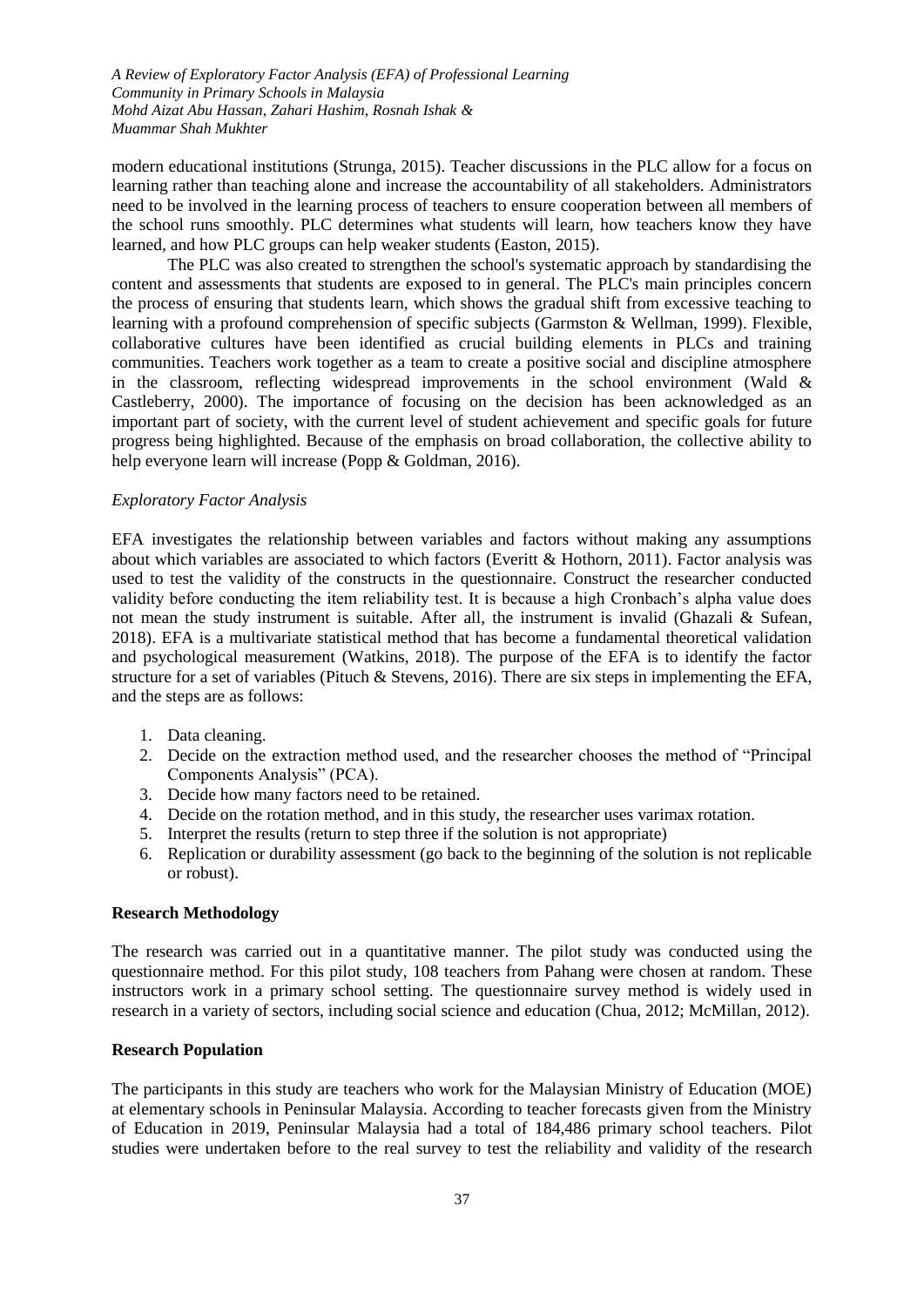instrument to be used. This is to avoid misunderstandings and to highlight the built-in things' flaws (Creswell & Creswell, 2018).

### **Research Instruments**

The questionnaire was built by Olivier, Hipp, and Huffman (2010) namely Professional Learning Community Assessment-Revised (PLCA-R). This questionnaire comprised 56 items, with seven to eight items in each dimension, allowing respondents to express their thoughts on the professional learning community (PLC) in their schools. Each item is scored on a Likert scale ranging from one to four, with one indicating that the respondent strongly disagrees with the statement and four indicating that the respondent strongly agrees with the proposition as expressed in the questionnaire. Because researchers encourage respondents to commit to either positive or negative scales and avoid neutral, the Likert scale employs an equal number of points, such as four. In educational and social science research, the likert scale is one of the most basic and widely used psychometric tools. (Joshi, Kale, Chandel, & Pal, 2015).

### **Research Procedures**

The questionnaire developed by Olivier, Hipp, dan Huffman (2010) sent to selected teachers as respondents of the study. The respondents are teachers who have been in services for three years and permanent teachers. The questionnaires that have been completed has been retrieved and analyses with SPSS. Teachers who participate in this pilot project will not participate in genuine pollutionprevention studies (Chua, 2012).

### **Data Analysis**

The data obtained from the pilot study were analysed using SPSS, and the researcher conducted the exploration factor analysis process.

## **Research Findings**

The total number of items before the Factor Exploration Analysis (EFA) was conducted was 56 items and after the EFA was conducted a total of 21 items were dropped. Items were dropped because they were not correlated to form single constructs in the questionnaire (Ghazali & Sufean, 2018; Hair, Black, Babin, & Anderson, 2010). Items and the reasons for items being dropped are set out in table 2. The procedure of dropping these items is that by dropping items that do not meet the loading factor value requirement, all items less than 0.6 are dropped (Awang, 2015; Pituch & Stevens, 2016).

| Table 2: The Reason The Item Was Dropped |  |  |
|------------------------------------------|--|--|
|------------------------------------------|--|--|

| Items                                            | Reason                                           |
|--------------------------------------------------|--------------------------------------------------|
| PLC47, PLC54, PLC55                              | It does not belong to the supposed factor        |
| PLC12, PLC13, PLC14, PLC20, PLC21, PLC22, PLC23, | The value of the loading factor is less than 0.6 |
| PLC28, PLC29, PLC40, PLC42, PLC43, PLC44, PLC45, |                                                  |
| PLC46, PLC52, PLC53, PLC56                       |                                                  |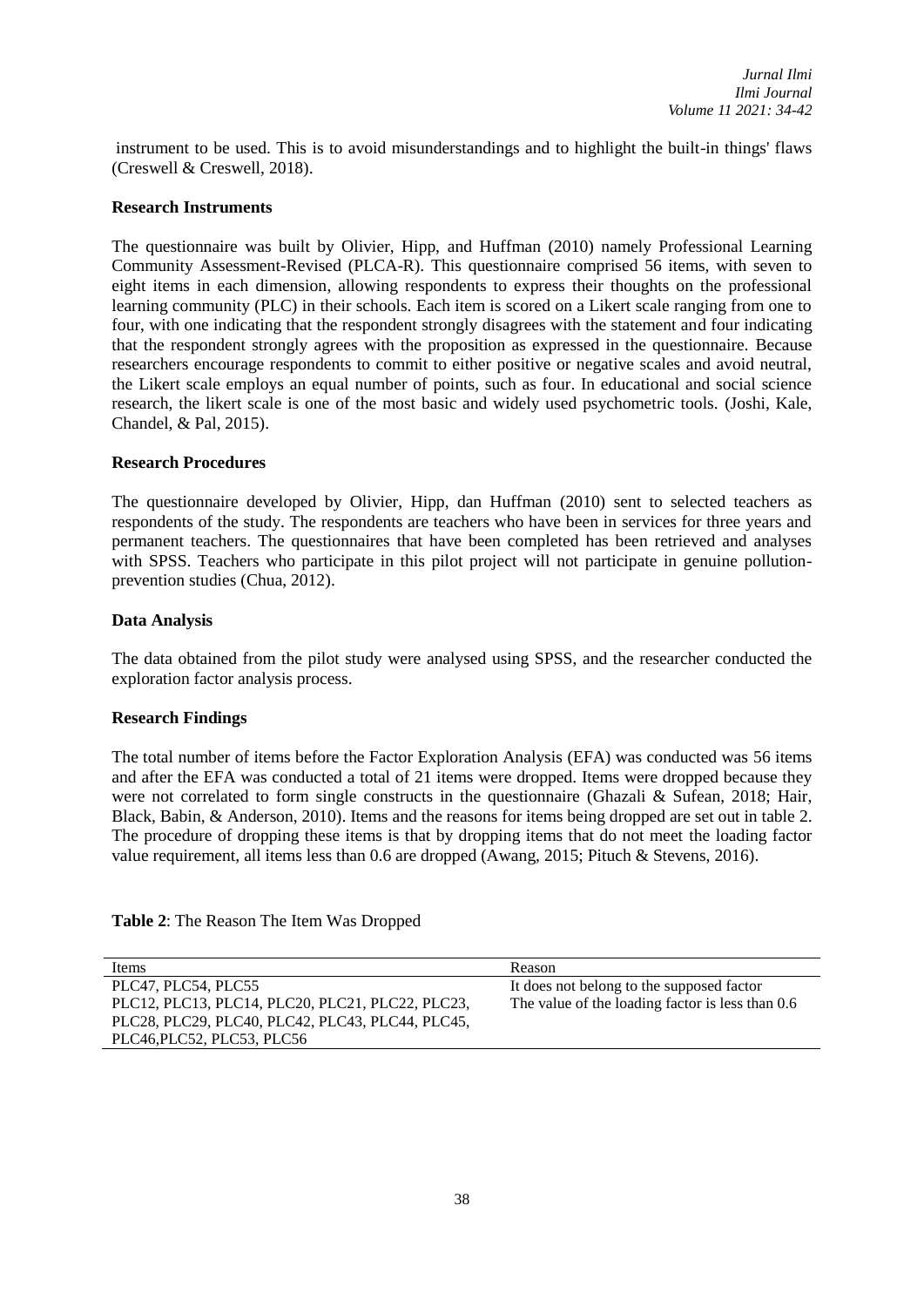**Table 3**: KMO Schedule and the Bartlett Test of the Professional Learning Community

| <b>KMO and Bartlett's Test</b>                   |                    |          |  |  |
|--------------------------------------------------|--------------------|----------|--|--|
| Kaiser-Meyer-Olkin Measure of Sampling Adequacy. |                    | 0.893    |  |  |
| Bartlett's Test of Sphericity                    | Approx. Chi-Square | 6306.509 |  |  |
|                                                  | df                 | 1540     |  |  |
|                                                  | Sig.               | .000     |  |  |

**Table 4:** Rotated Component Matrix Professional Learning Community Variables Varimax Methods and Item Uniformity Values

| N=108. Rotated Component Matrix |                   |                                                                                                                         |                |              |      |   |                |   |
|---------------------------------|-------------------|-------------------------------------------------------------------------------------------------------------------------|----------------|--------------|------|---|----------------|---|
|                                 | Item              |                                                                                                                         |                | Factor       |      |   |                |   |
|                                 |                   | <b>Collective Learning and Application</b>                                                                              | h <sup>2</sup> | $\mathbf{1}$ | 2    | 3 | $\overline{4}$ | 5 |
| 1.                              | PLC <sub>24</sub> | The good relationships that exist among teachers<br>reflect their commitment to improving the quality of<br>the school. |                | 0.67         |      |   |                |   |
| 2.                              | PLC <sub>25</sub> | Teachers work together to find solutions to meet the<br>various needs of students.                                      |                | 0.73         |      |   |                |   |
| 3.                              | PLC <sub>26</sub> | Various opportunities exist for collective learning.                                                                    |                | 0.75         |      |   |                |   |
| 4.                              | PLC <sub>27</sub> | Various structures exist for collective learning.<br>(Example: good relationship between teachers)                      |                | 0.71         |      |   |                |   |
| 5.                              | PLC30             | Professional development focuses on teaching and<br>learning.                                                           |                | 0.65         |      |   |                |   |
| 6.                              | PLC31             | Teachers learn together in applying new knowledge to<br>solve problems.                                                 |                | 0.62         |      |   |                |   |
| 7.                              | PLC32             | Teachers are committed to the learning program.                                                                         |                | 0.73         |      |   |                |   |
| 8.                              | PLC33             | Teachers collaboratively analyse a variety of data<br>sources to evaluate the effectiveness of their teaching           |                | 0.74         |      |   |                |   |
| 9.                              | PLC34             | practices.<br>Teachers collaboratively analyse students 'assignments<br>to improve teaching and learning.               |                | 0.73         |      |   |                |   |
|                                 |                   | <b>Shared and Supportive Leadership</b>                                                                                 |                |              |      |   |                |   |
| 10.                             | PLC1              | Teachers are involved in decision-making discussions<br>on most school-related issues.                                  |                |              | 0.66 |   |                |   |
| 11.                             | PLC <sub>2</sub>  | The Headmaster incorporates all the suggestions given<br>by the teachers before making a decision                       |                |              | 0.83 |   |                |   |
| 12.                             | PLC3              | Headmasters provide a database for teachers to access<br>important information.                                         |                |              | 0.69 |   |                |   |
| 13.                             | PLC4              | The Headmasters is proactive.                                                                                           |                |              | 0.80 |   |                |   |
| 14.                             | PLC5              | Headmasters prioritize key needs to enhance student<br>learning                                                         |                |              | 0.74 |   |                |   |
| 15.                             | PLC <sub>6</sub>  | Opportunities are provided for teachers to initiate<br>change.                                                          |                |              | 0.76 |   |                |   |
| 16.                             | PLC7              | Headmasters reward for innovative actions.                                                                              |                |              | 0.80 |   |                |   |
| 17.                             | PLC8              | Headmasters share responsibilities with teachers.                                                                       |                |              | 0.73 |   |                |   |
| 18.                             | PLC9              | Headmasters share power with teachers.                                                                                  |                |              | 0.71 |   |                |   |
| 19.                             | PLC1              | Headmasters make decisions based on the agreement<br>of school management members.                                      |                |              | 0.86 |   |                |   |
| 20.                             | PLC <sub>2</sub>  | Headmasters reduce red tape in decision making.                                                                         |                |              | 0.82 |   |                |   |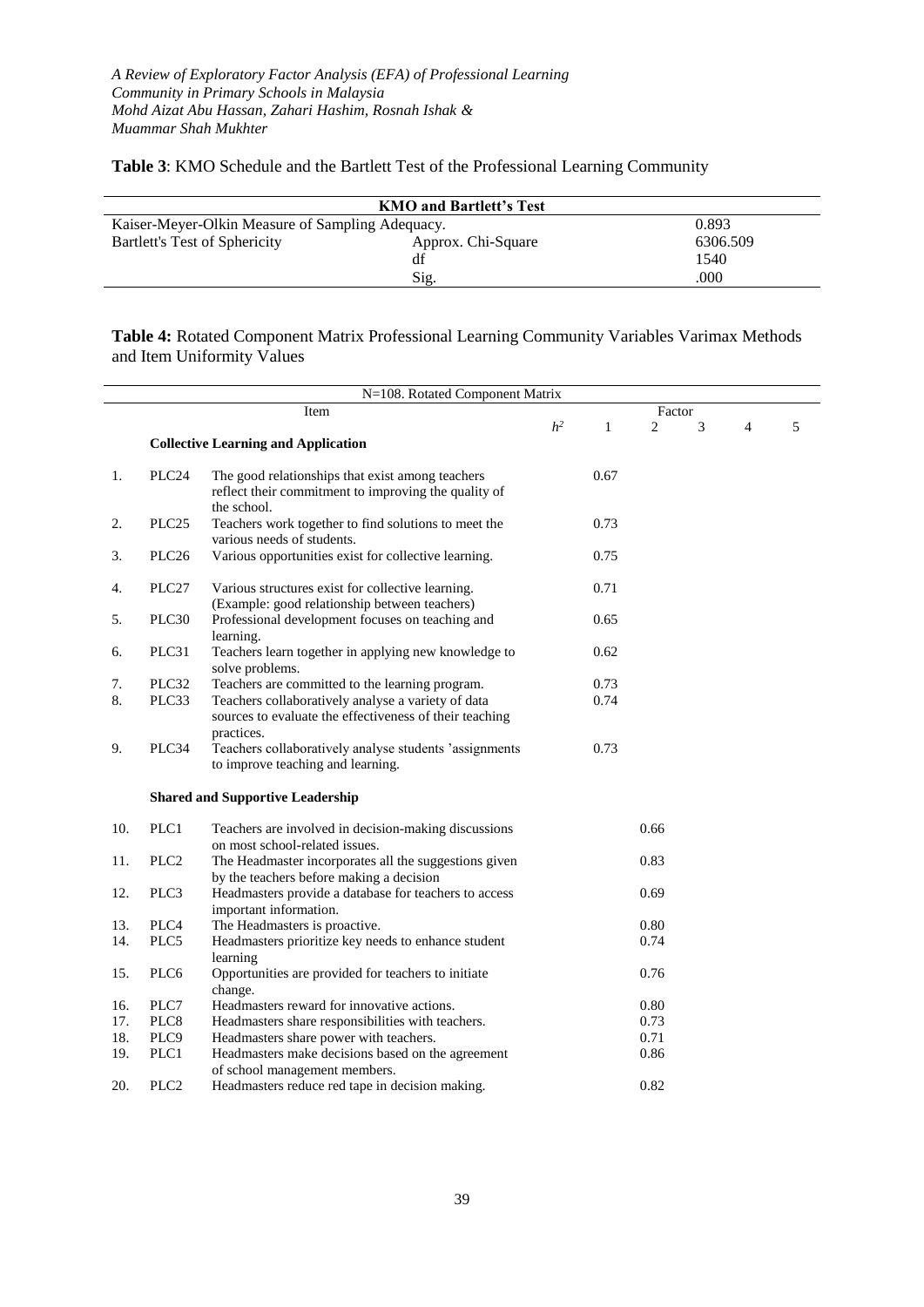#### **Supportive Conditions**

| 21. | PLC48 | Timetable design encourages collective learning and<br>sharing of teaching practices.                                               | 0.60 |
|-----|-------|-------------------------------------------------------------------------------------------------------------------------------------|------|
| 22. | PLC49 | Financial resources are available for professional<br>development.                                                                  | 0.74 |
| 23. | PLC50 | Appropriate technology materials and teaching aids are<br>available for teachers.                                                   | 0.68 |
| 24. | PLC51 | Expertise resources are available to support continuous<br>learning.                                                                | 0.72 |
|     |       | <b>Shared Values and Vision</b>                                                                                                     |      |
| 25. | PLC35 | Opportunities exist for teachers to observe colleagues<br>and open up room for improvement.                                         | 0.69 |
| 26. | PLC36 | Teachers provide feedback to their colleagues on<br>teaching practices.                                                             | 0.66 |
| 27. | PLC37 | Teachers share ideas and opinions informally to<br>enhance student learning.                                                        | 0.61 |
| 28. | PLC38 | Teachers collaboratively analyse student assignments<br>to share and improve teaching practices.                                    | 0.67 |
| 29. | PLC39 | Opportunities to be mentors and coaches exist at this<br>school.                                                                    | 0.71 |
| 30. | PLC41 | Teachers make assessment of student performance as<br>one of the methods of enriching school data                                   | 0.66 |
|     |       | <b>Shared Personal Practice</b>                                                                                                     |      |
| 31. | PLC15 | Teachers share a vision in school development that<br>focuses on student learning.                                                  | 0.68 |
| 32. | PLC16 | Decisions are made in line with the values, vision and<br>mission of the school.                                                    | 0.73 |
| 33. | PLC17 | The vision and mission of the Professional Learning<br>Community is built together by the school community                          | 0.66 |
| 34. | PLC18 | The vision and mission of the Professional Learning<br>Community focuses on improving student learning<br>over academic performance | 0.70 |
| 35. | PLC19 | The vision and mission of the Professional Learning<br>Community is in line with the school program<br>(Example: NILAM Program)     | 0.64 |

*\*h2 = Communalities*

## **DISCUSSION AND IMPLICATION**

The researchers discovered five characteristics from the professional learning community using factor analysis. Table 4 lists the first factor as collective learning and application, the second as shared and supportive leadership, the third as supporting conditions, the fourth as shared values and vision, and the last as shared personal practise. The closer the value of commonalities is to 1.0, the better our factors describe an item (Field, 2017) and they should exceed 0.3 (Tabachnick & Fidell, 2012). While the eigenvalue is more than 1.0, as suggested by Hair et al. (2010). The total number of variances described is 70.67%, and each factor has four to nine items and achieves a minimum of three items per factor as suggested by scholars, as this number yields a reliable solution (Marsh, Hau, Balla, & Grayson, 1998).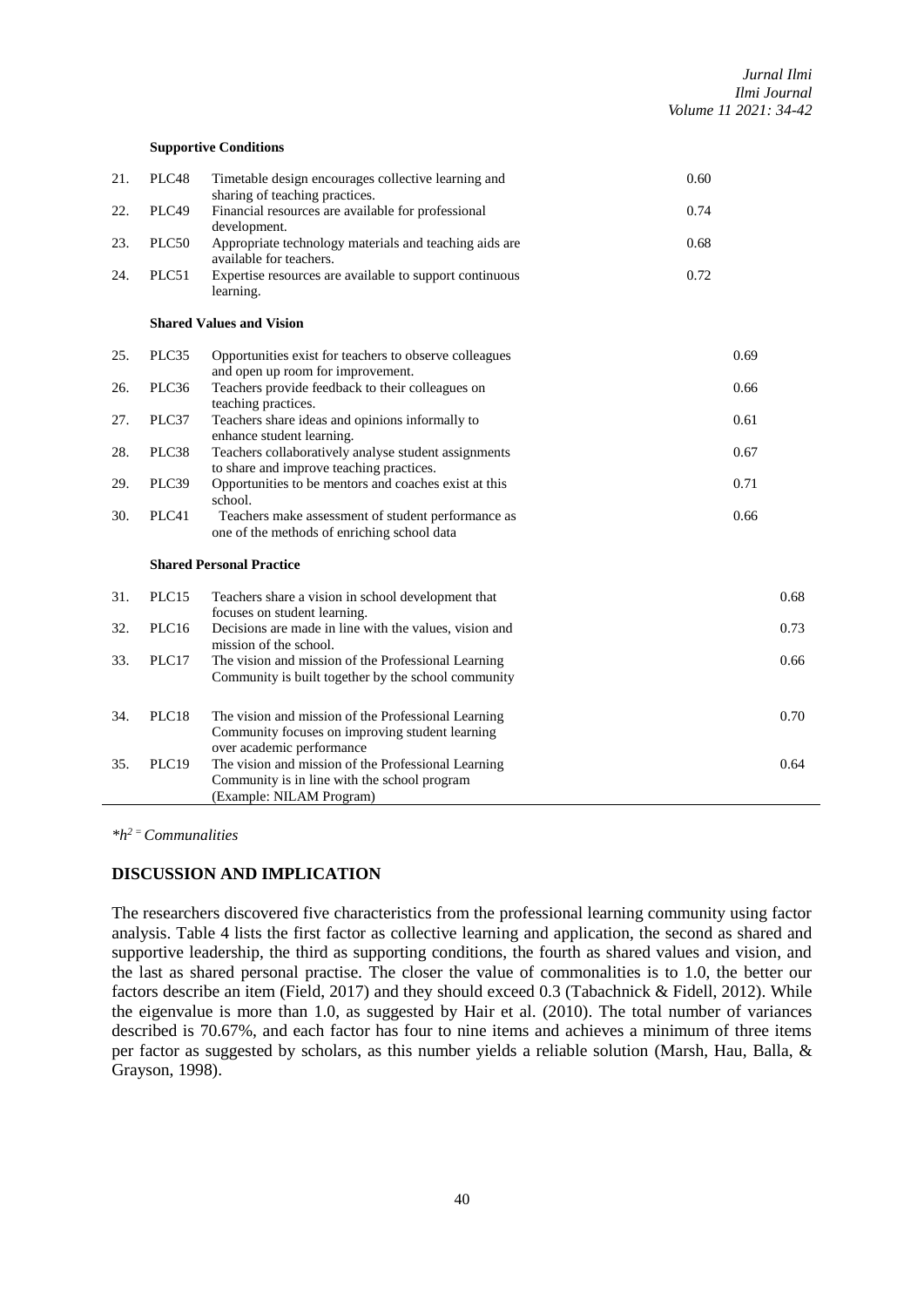*A Review of Exploratory Factor Analysis (EFA) of Professional Learning Community in Primary Schools in Malaysia Mohd Aizat Abu Hassan, Zahari Hashim, Rosnah Ishak & Muammar Shah Mukhter*

### **CONCLUSION**

Overall, this study discusses the methods to use exploration factor analysis in adapting the Olivier, Hipp, & Huffman (2010) questionnaire to suit Malaysian teachers, especially primary school teachers in peninsular Malaysia. After the exploration factor analysis was conducted, there were 35 items of questionnaires that were suitable to be used for the researcher to conduct the actual study level study involving 384 teachers who were randomly selected.

### **REFERENCES**

Amin Senin. (2008). *Pembangunan Profesional Guru*. Kuala Lumpur: Utusan Publication.

- Awang, Z. (2015). SEM Made Simple: A Gentle Approach to Learning Structural Equation Modelling. In *MPWS Rich Publication*.
- Brown, B. D., Horn, R. S., & King, G. (2018). The effective implementation of professional learning communities. *Alabama Journal of Educational Leadership*, *5*, 53–59. Retrieved from https://www.icpel.org/state-affiliate-journals.html
- Chua, Y. P. (2012). Kaedah Dan Statistik Penyelidikan Buku 2: Asas Statistik Penyelidikan. In *Mc Graw Hill Education*. https://doi.org/10.1016/S0969-4765(04)00066-9
- Creswell, J. W., & Creswell, J. D. (2018). *Research Design Qualitative, Quantitative and Mixed Methods Approaches* (5th ed.). SAGE Publications Ltd.
- Dima Mazlina. (2015). *Kesan Pelaksanaan Komuniti Pembelajaran Profesional (KPP) Terhadap Peningkatan Kemahiran Guru Mengajar Penulisan Karangan Bahasa Melayu*. Universiti Putra Malaysia.
- Easton, L. B. (2015). The 5 Habits of Effective PLCs. *Journal of Staff Development*, *36*(6), 24–29.
- Everitt, B., & Hothorn, T. (2011). An Introduction to Applied Multivariate Analysis with R 4 Multidimensional Scaling. In *An Introduction to Applied Multivariate Analysis with R*.
- Field, A. (2017). Discovering statistics using IBM SPSS statistics. In *SAGE Publications, Inc*.
- Garmston, R. J., & Wellman, B. M. (1999). The adaptive school: a sourcebook for developing collaborative groups. In *Christopher-Gordon Publishers*.
- Ghazali Darusalam, & Sufean Hussin. (2018). *Metodologi Penyelidikan dalam Kajian*. Kuala Lumpur: Penerbit Universiti Malaya.
- Hair, J. F., Black, W. C., Babin, B. J., & Anderson, R. E. (2010). Multivariate Data Analysis. *Vectors*. https://doi.org/10.1016/j.ijpharm.2011.02.019
- Hord, S. M. (2004). Learning Together, Leading Together: Changing schools through professional learning communities. In *Teacher's College Press*. New York: Teacher's College Press
- Joshi, A., Kale, S., Chandel, S., & Pal, D. (2015). Likert Scale: Explored and Explained. *British Journal of Applied Science & Technology*, *7*(4). https://doi.org/10.9734/bjast/2015/14975
- Kementerian Pendidikan Malaysia. (2013). *Pelan Pembangunan Pendidikan Malaysia 2013-2025*. Putrajaya: Kementerian Pendidikan Malaysia.
- Krutka, D. G., Carpenter, J. P., & Trust, T. (2016). Elements of Engagement: A Model of Teacher Interactions via Professional Learning Networks. *Journal of Digital Learning in Teacher Education*, *32*(4), 150–158. https://doi.org/10.1080/21532974.2016.1206492
- Lee, J. S., Sachs, D., & Wheeler, L. (2014). The Crossroads of Teacher Leadership and Action Research. *The Clearing House: A Journal of Educational Strategies, Issues and Ideas*, *87*(5), 218–223. https://doi.org/10.1080/00098655.2014.924896
- Marsh, H. W., Hau, K. T., Balla, J. R., & Grayson, D. (1998). Is more ever too much? The number of indicators per factor in confirmatory factor analysis. *Multivariate Behavioral Research*, *33*(2), 181–220. https://doi.org/10.1207/s15327906mbr3302\_1
- McMillan, J. H. (2012). *Educational Research: Fundamentals for the Consumer* (6th ed.). Pearson.
- Mohd Aizat Abu Hassan, & Kamarudin Musa. (2020). Tahap Profesionalisme Guru Sekolah Kebangsaan di Semenanjung Malaysia. *Management Research Journal*, *9*(2).